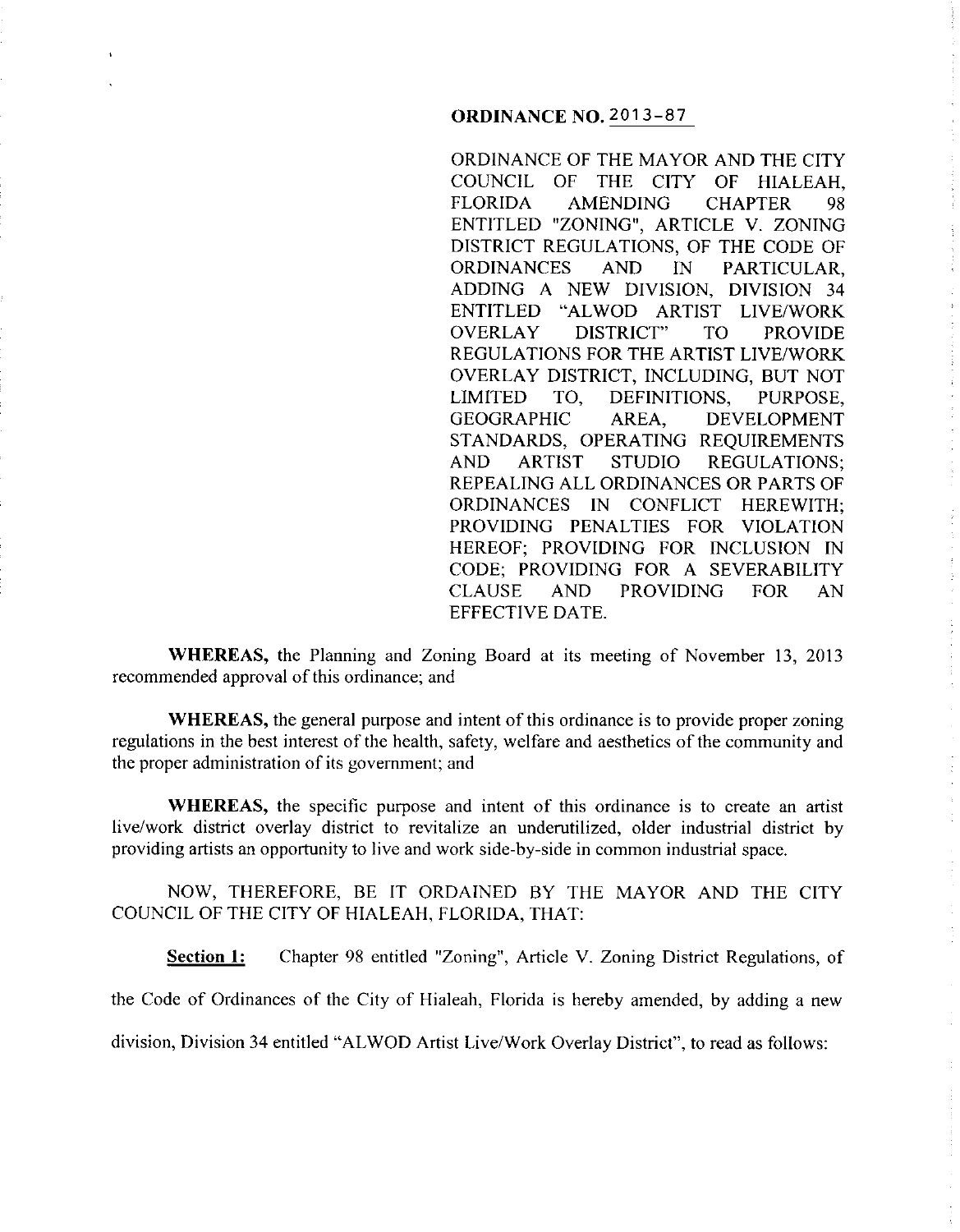Ordinance No. 2013-87 Page 2

#### **Chapter 98**

# ZONING • \*

## **ARTICLE V. DISTRICT ZONING REGULATIONS**

 $\begin{matrix} * & * \end{matrix}$ 

# DIVISION 34. ALWOD ARTIST LIVE/WORK OVERLAY DISTRICT

 $\begin{matrix} * & * \end{matrix}$ 

## **Sec. 98-1630.16. Purpose.**

\*

The Artist Live/Work Overlay District is intended to provide a joint work and living space within existing industrial buildings for individuals and family units engaged in the art trade. The purpose of these regulations is not only to pemetuate the industrial character of the district but introduce. at the same time, the art trade and artist studio development through regulations promoting artistic activitv. This district is intended to enhance the cultural and economic life of the city and to that end, the residential component of the live/work unit shall not be the primarv or dominant use of the industrial building or site.

### **Sec. 98-1630.17. Definitions.**

The following words, terms and phrases. when used in this division, shall have the meanings ascribed to them in this section, except where the context clearly indicates a different meaning:

*Art trade* means the creation, manufacture or assemblage of visual art. including two-dimensional or three-dimensional works of fine art or craft. or other fine art objects created, manufactured or assembled for the purpose of sale, display, commission, consignment or trade by artists or artisans; or classes held for art or crafts instruction.

*Artist studio* means the establishment in which fine art or crafts are made or manufactured by visual artists or craftspeople. An artist studio is characterized by artists engaged in an occupation, vocation or trade requiring special dexterity and artistic skill in the production of a unique object of art or craft. The studio must be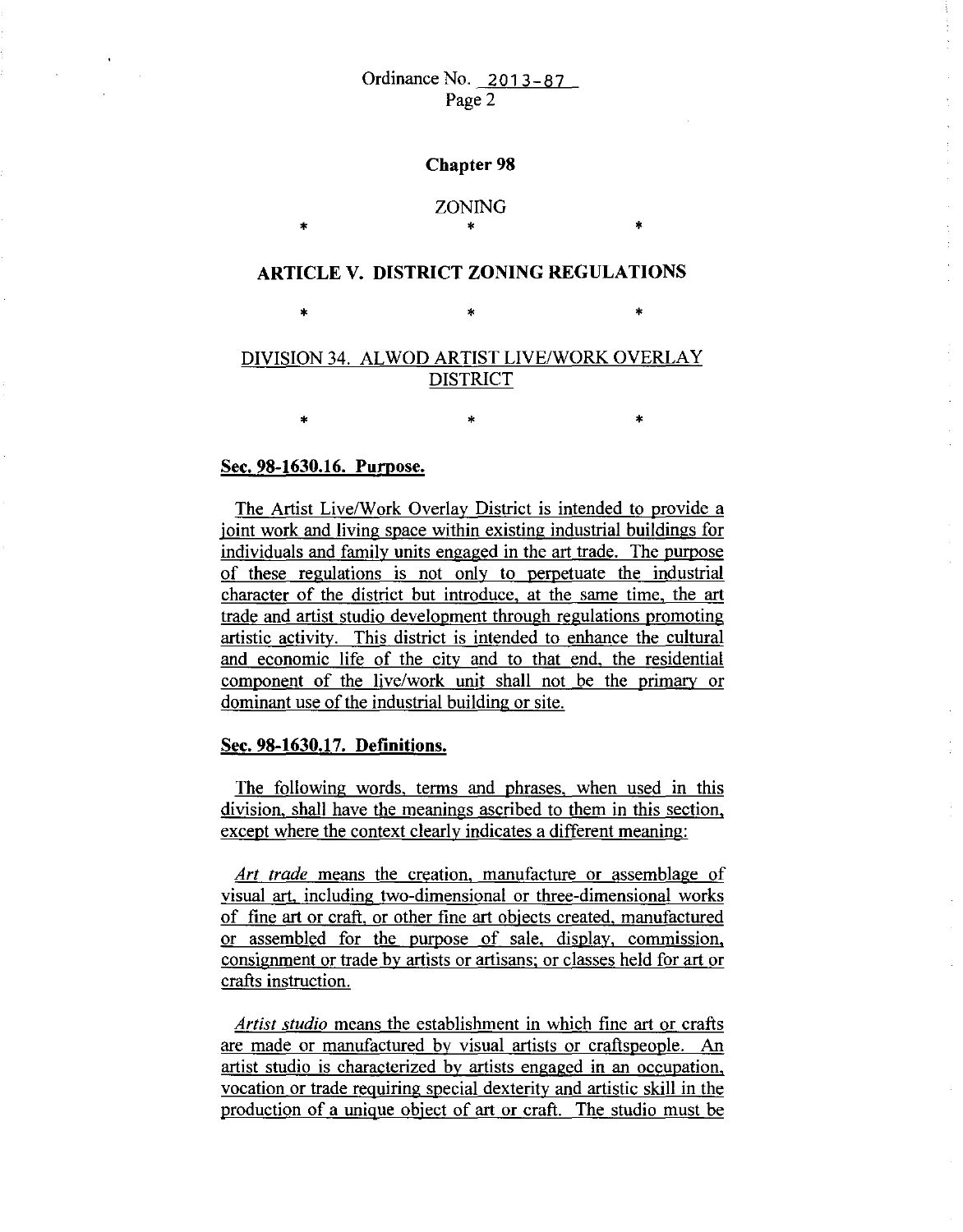open to the public either by appointment, event or regular hours. Examples of individuals who may establish an artist studio are woodworkers, potter/ceramists, stained-glass makers, glass blowers, textile artists and weavers, jewelry makers, painters, fine arts printmakers, metal workers, sculptors, photographers and film makers. Excluded from this definition are vocational schools and degree-granting art schools and training facilities.

*Artist live/work unit* means a structure or space that combines an art trade activity with a residential living space for the owner of the art trade activity, where the resident artist or craftsperson is responsible for the art trade performed and where the art trade conducted on the premises takes space subject to a valid business tax receipt associated with the premises.

### **Sec. 98-1630.18. Geographic area.**

The ALWOD district shall comprise of an area having East 9 Street as its southern boundary, East 17 Street as its northern boundary, East 10 Avenue as its western boundary and the railroad tracks as its eastern boundary.

#### **Sec. 98-1630.19. Development standards.**

(a) *Floor area requirements.* The residential component of a live/work unit shall not exceed 1.500 square feet **in** total area.

(b) *Integration of living and working space*. A live/work unit shall function as primary work space with an ancillary residential accommodation in compliance with minimum housing standards and applicable building and life-safety regulations. Living space cannot be occupied or rented separately from the work space. The living space must have access to the work space. Such live/work space shall not conflict with or inhibit surrounding industrial uses that are allowed in the underlying zoning district.

#### **Sec. 98-1630.20. Operating requirements.**

(a) *Occupancv.* Any art trade or artist studio conducted from the live/work unit shall be operated by the occupant of the residential unit and not by a third party.

(b) *Rental restrictions.* The live/work unit, or portion thereof, shall not be rented as a residential space to any person not also renting a work space on the premises.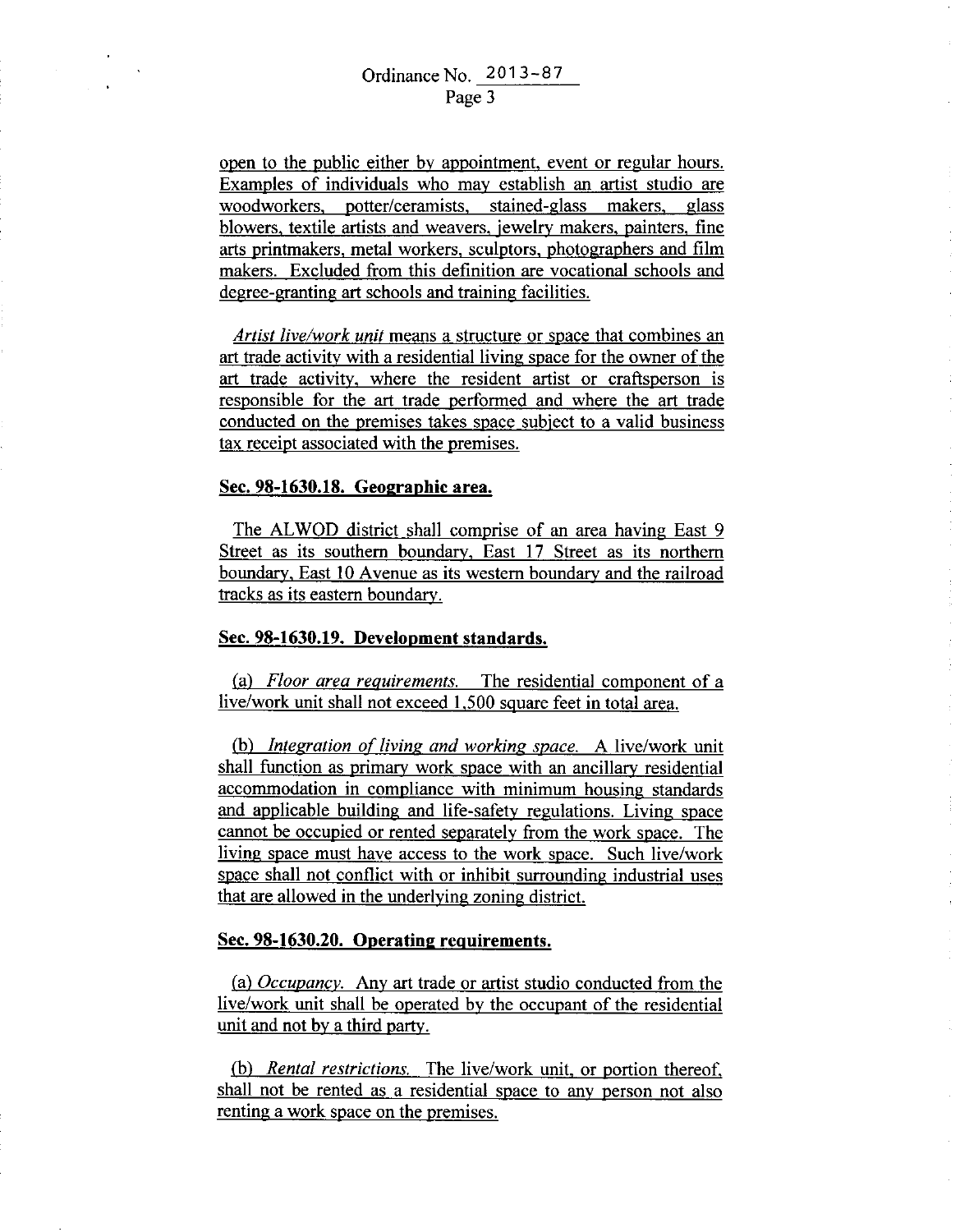(c) *Conversion to residential use prohibited.* A live/work unit shall not be converted to an entirely residential use.

## **Sec. 98-1630.21. Artist studio regulations.**

(a) Compliance with minimum parking requirements of the underlying zoning district.

(b) Art instruction is allowed only as a secondary or ancillary use. The number of students for art instruction for each class shall be limited to the number of available parking spaces.

(c) Exhibits that are aimed to attract a large number of visitors are encouraged as a district -wide special event. subject to a special event permit issued by the city clerk.

(d) If the facility abuts or is contiguous to a residential district, the artist shall reduce noise or avoid odors or activity that is offensive to the residential neighbors. In such cases, outdoor work is prohibited.

(e) All outdoor signs or murals reguire building permits administrative zoning approval subject to review and report by a design review committee.

(f) Outdoor work, where allowed, is limited to the production of special or oversized objects and shall be produced or manufactured behind an obscured fence or wall.

(g) Open areas shall not be used for storage of any materials or work.

 $\ast$   $\ast$   $\ast$ 

# **Section 2: Repeal of Ordinances in Conflict.**

All ordinances or parts of ordinances in conflict herewith are hereby repealed to the extent of such conflict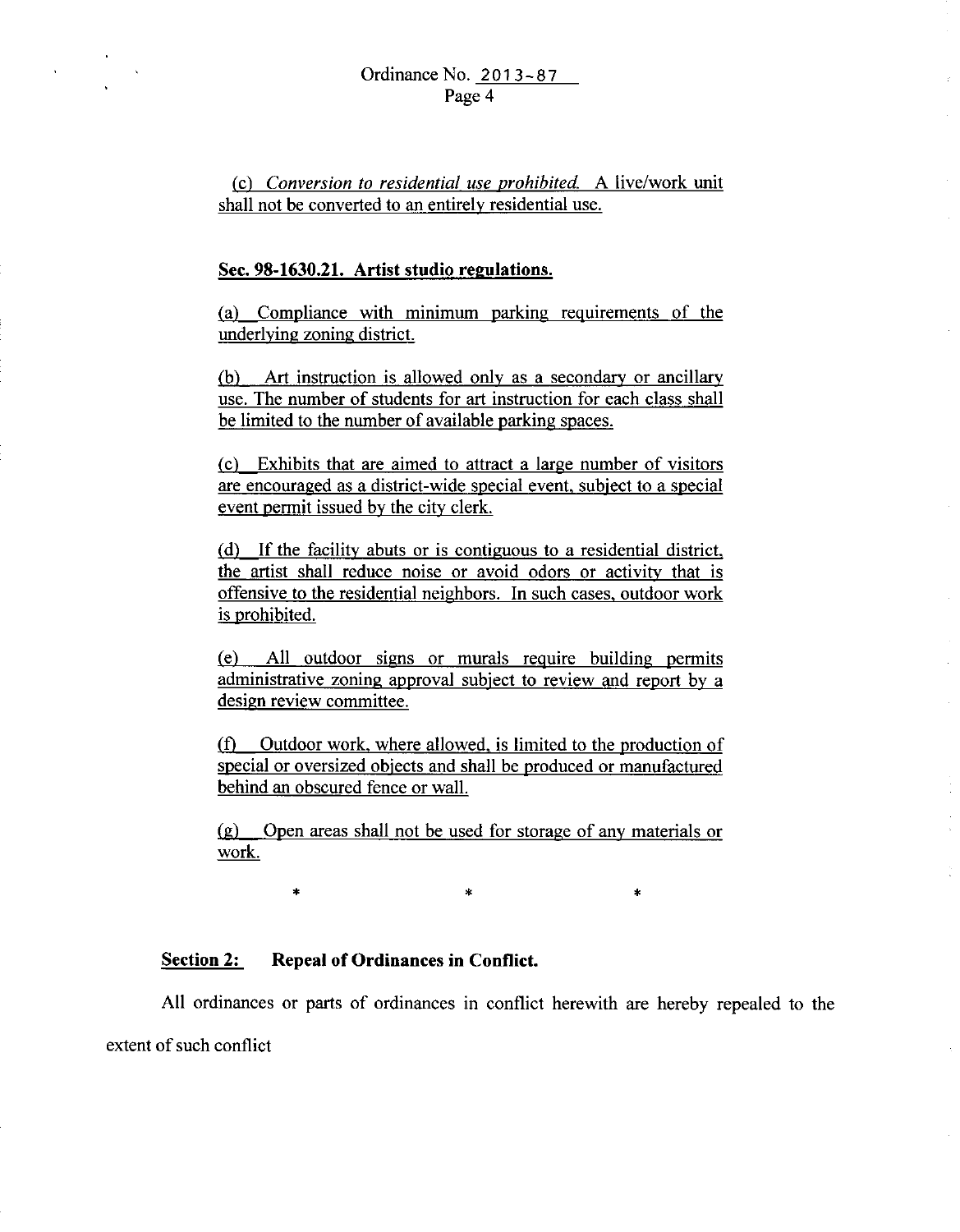## **Section 3: Penalties.**

Every person violating any provision of the Code or any ordinance, rule or regulation adopted or issued in pursuance thereof shall be assessed a civil penalty not to exceed \$500.00 within the discretion of the court or administrative tribunal having jurisdiction. Each act of violation and each day upon which any such violation shall occur shall constitute a separate offense. In addition to the penalty prescribed above, the City may pursue other remedies such as abatement of nuisance, injunctive relief, administrative adjudication and revocation of licenses or permits.

### **Section 4: Inclusion in Code.**

The provisions of this ordinance shall be included and incorporated in the Code of Ordinances of the City of Hialeah, as an addition or amendment thereto, and the sections of this ordinance shall be renumbered to conform to the uniform numbering system of the Code.

#### **Section 5: Severability Clause.**

If any phrase, clause, sentence, paragraph or section of this ordinance shall be declared invalid or unconstitutional by the judgment or decree of a court of competent jurisdiction, such invalidity or unconstitutionality shall not affect any of the remaining phrases, clauses, sentences, paragraphs or sections of this ordinance.

### **Section 6: Effective Date.**

This ordinance shall become effective when passed by the City Council and signed by the Mayor or at the next regularly scheduled City Council meeting, if the Mayor's signature is